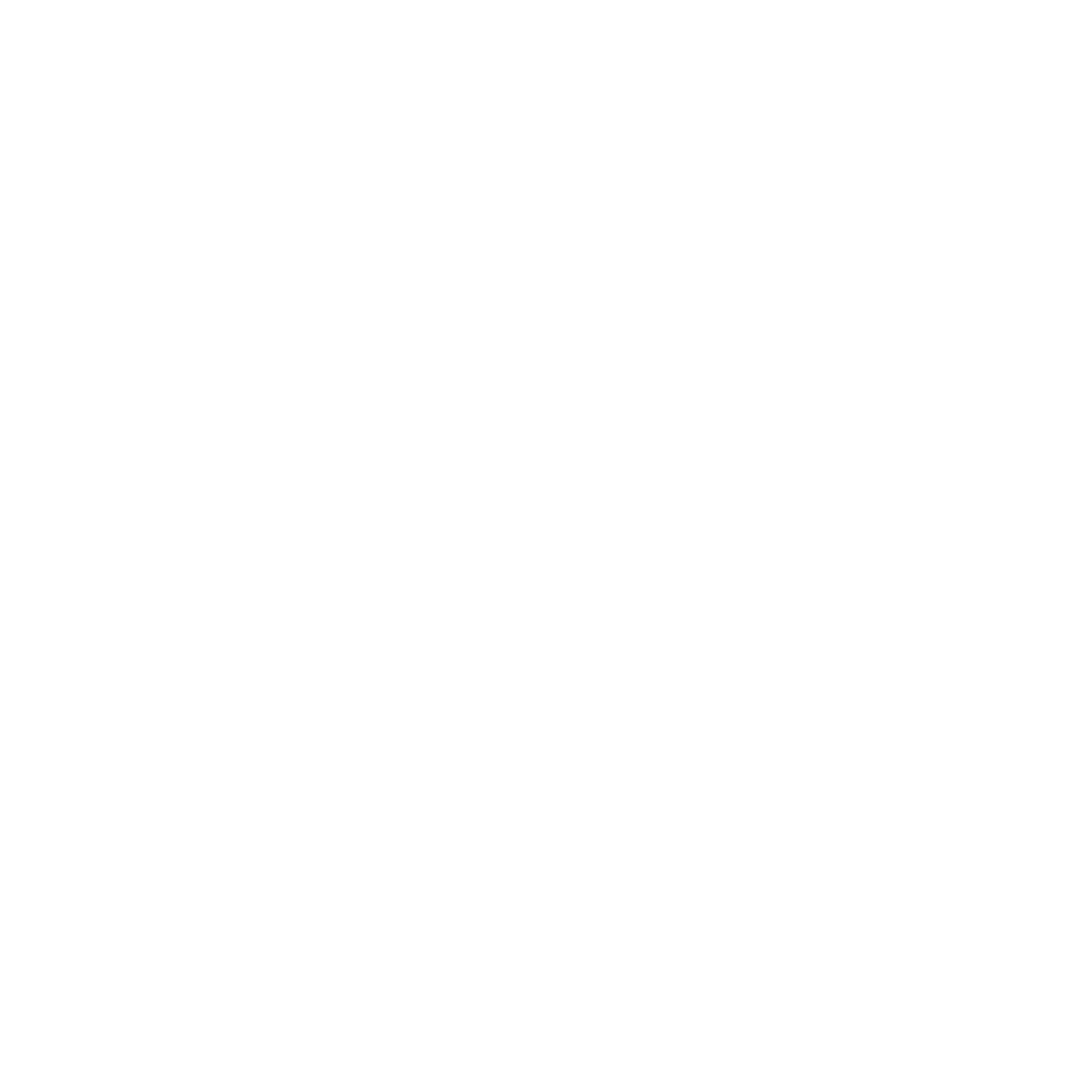## **Contents**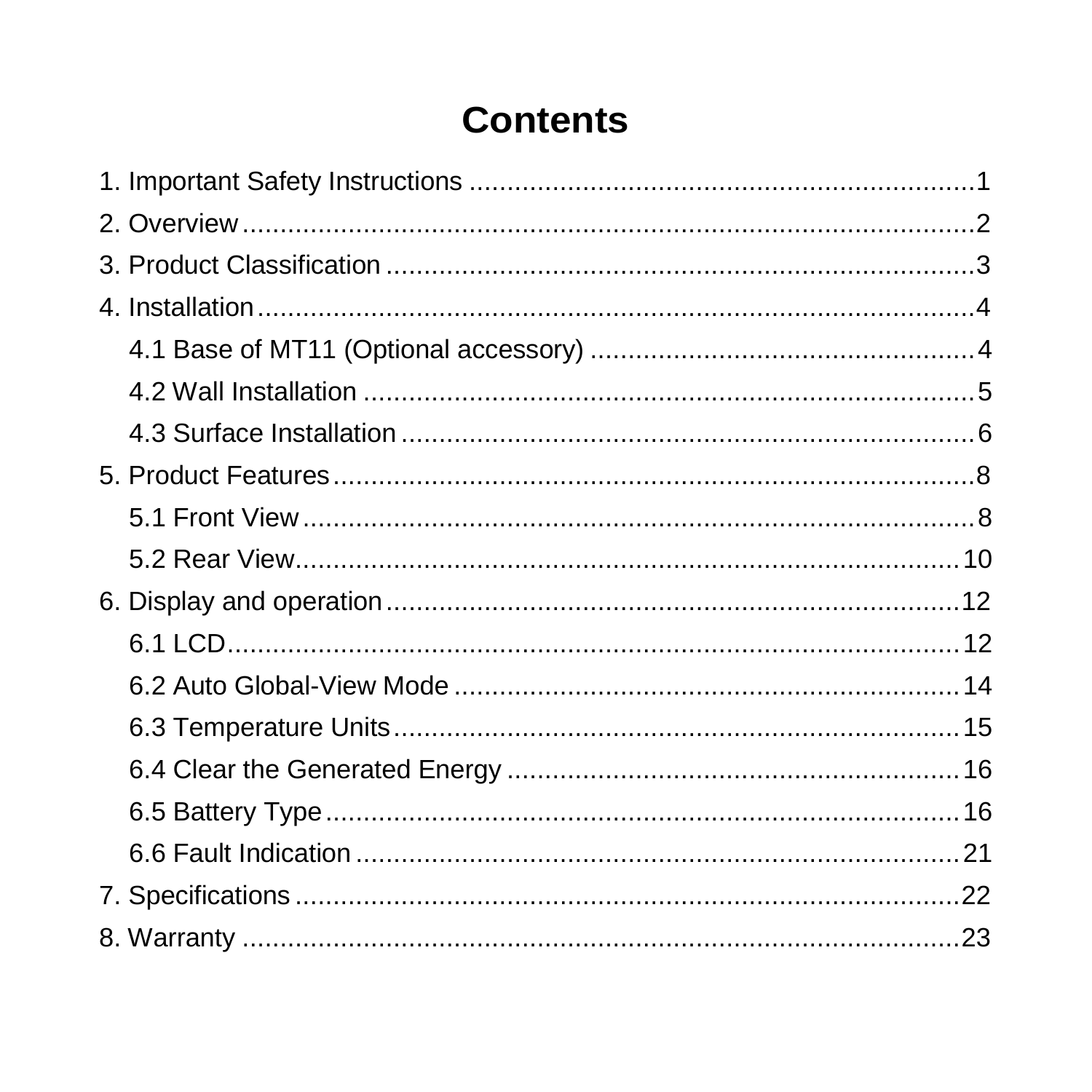# <span id="page-3-0"></span>**1. Important Safety Instructions**

Thank you for selecting the remote meter.

#### **General safety information**

- Please contact our company or transportation if the product has been damaged.
- Please read this manual carefully before using the product and pay attention to the safety information.
- Keep the product away from rain, exposure, severe dust, vibrations, corrosive gas, and intense electromagnetic interference.
- Do not allow water to enter the product.
- There are no serviceable parts inside the product. Do not disassemble or attempt to repair it.

#### **Recommendations**

- The MT11 is only allowed to connect with the DR-N series charge controller. Please confirm before purchase and installation.
- Please do not install MT11 in a situation with strong electromagnetic interference.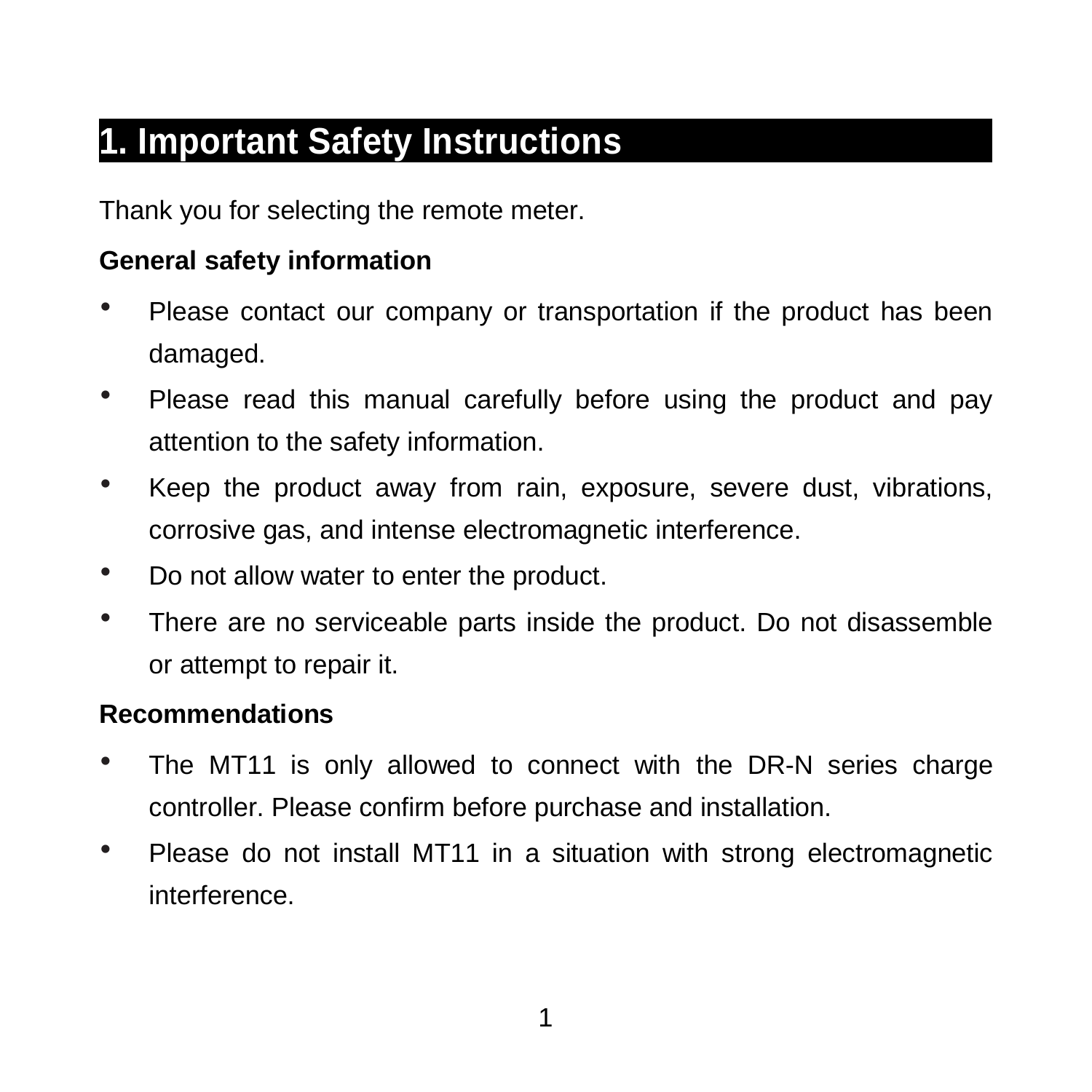# <span id="page-4-0"></span>**2. Overview**

The MT11 remote meter, matching with the DuoRacer series controllers, can monitor the controller's running data and working status.

#### **Features**:

- Easy to install and operate
- Real-time display of fault alarms
- Locally readable of real-time parameters
- Powered by the controller directly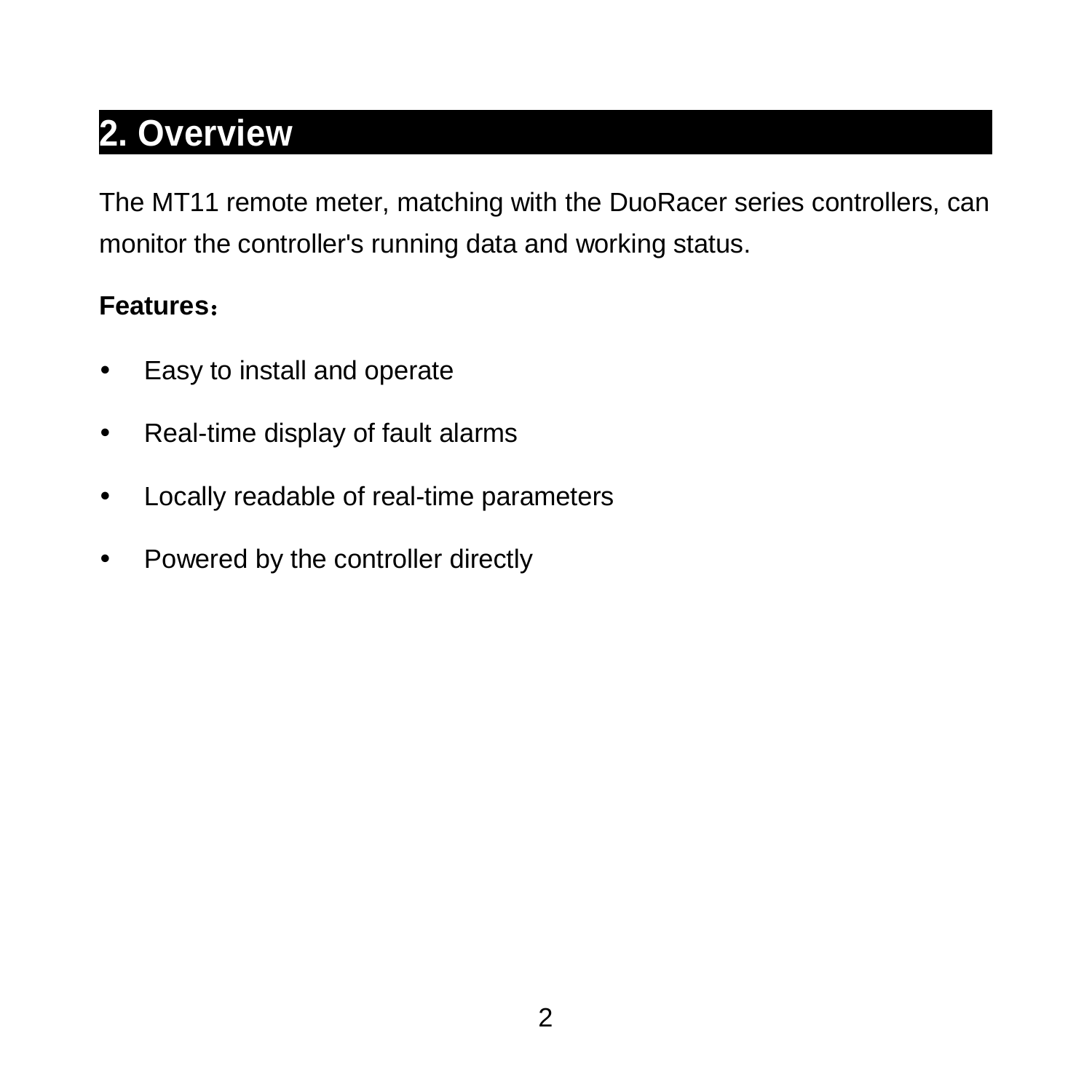# <span id="page-5-0"></span>**3. Product Classification**

#### **1) MT11(include the 1.5m communication cable)**

- Remote meter MT11
- 1.5m communication cable (Model: CC-RS485-RS485-3.81-4P-150)
- + Base of MT11
- **2) MT11 (include the 5m communication cable)**
	- Remote meter MT11
	- 5m communication cable (Model: CC-RS485-RS485-3.81-4P-500)
	- + Base of MT11
- **3) MT11 (include the 10m communication cable)**
	- Remote meter MT11
	- 10m communication cable (Model: CC-RS485-RS485-3.81-4P-1000)
	- Base of MT11
- **4) MT11(Do not include the communication cable)**
	- Remote meter MT11
	- 1.5m communication cable (Model: CC-RS485-RS485-3.81-4P-150)
	- Do not include Base of MT11

**NOTE: The customers can purchase the product according to the requirement.**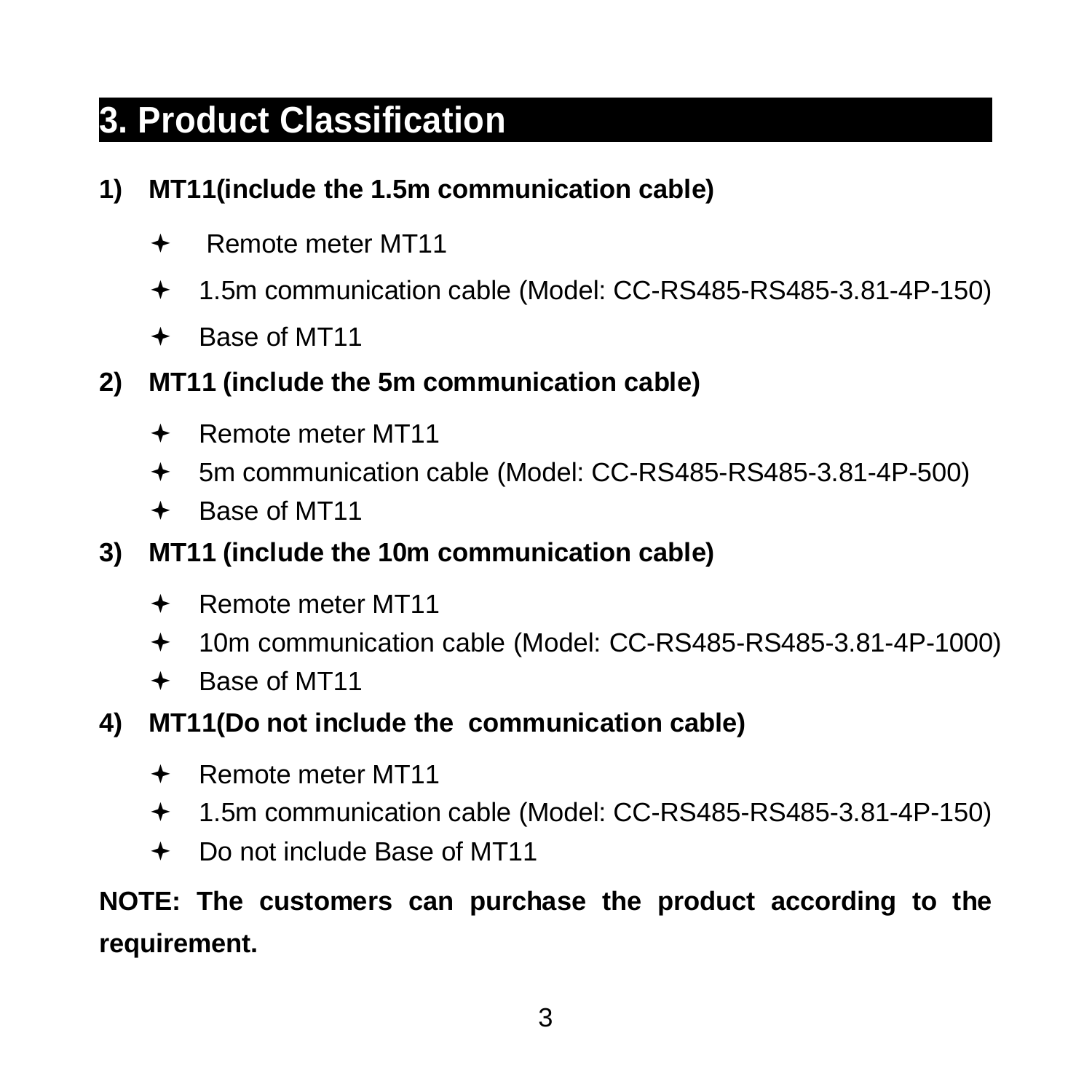# <span id="page-6-0"></span>**4. Installation**

### <span id="page-6-1"></span>**4.1 Base of MT11 (Optional accessory)**



| <b>Mechanical parameter</b> | Parameter               |
|-----------------------------|-------------------------|
| Dimension                   | 114mm x 114mm x 44.41mm |
| Mounting size               | 88.6mm x 88.6mm         |
| Mounting hole size          | $\Phi$ 5mm              |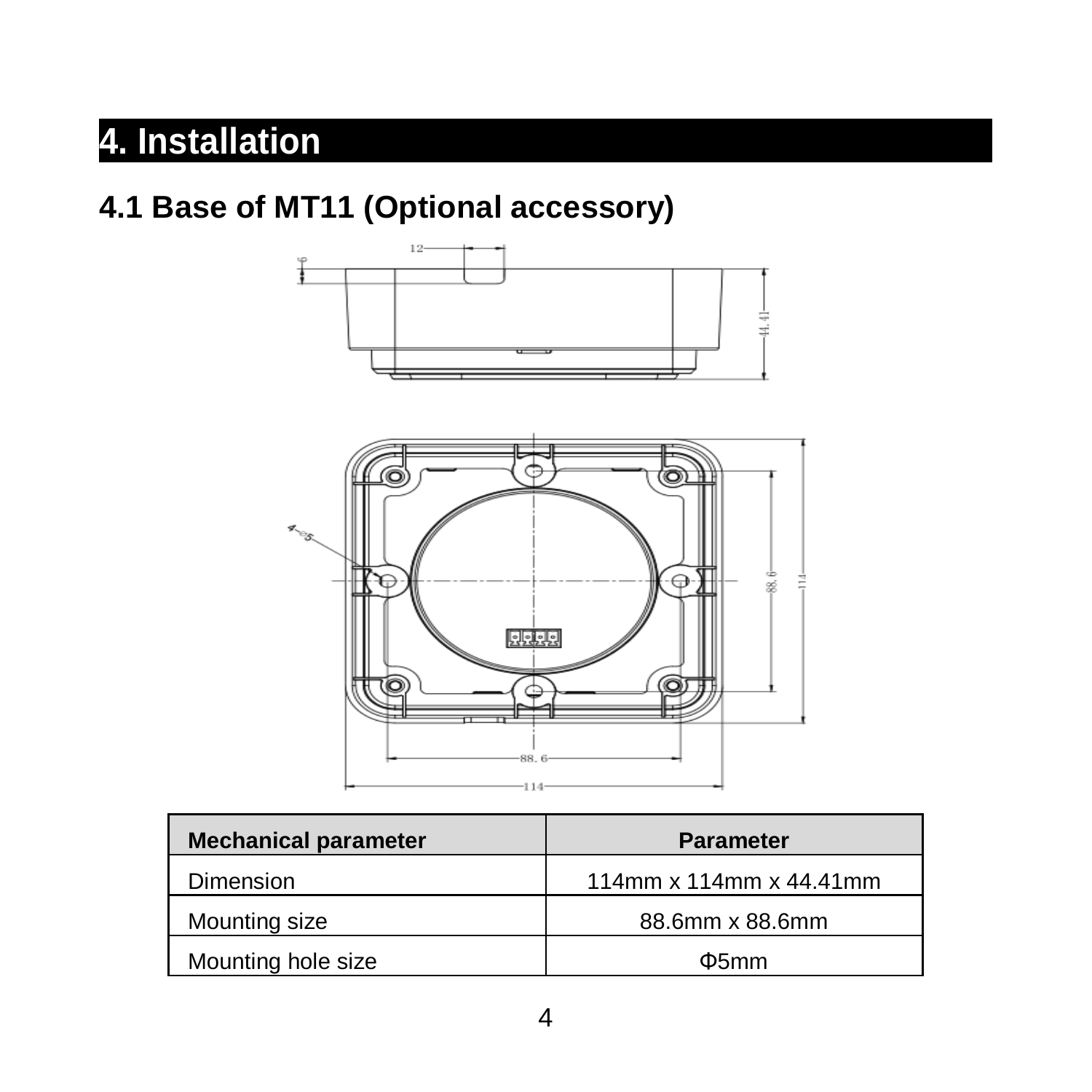#### <span id="page-7-0"></span>**4.2 Wall Installation**

- **Step1:** Locate and drill screw holes based on the Frame Mounting dimension of the base, and erect the plastic expansion bolts.
- **Step2:** Use four PA4.2×32 self-tapping screws to fix the Frame.
- **Step3:** Remove the decorative shell.
- **Step4:** Use four M4×8 pan head screws to mount the MT11 surface on the Frame.
- **Step5:** Install the decorative shell.

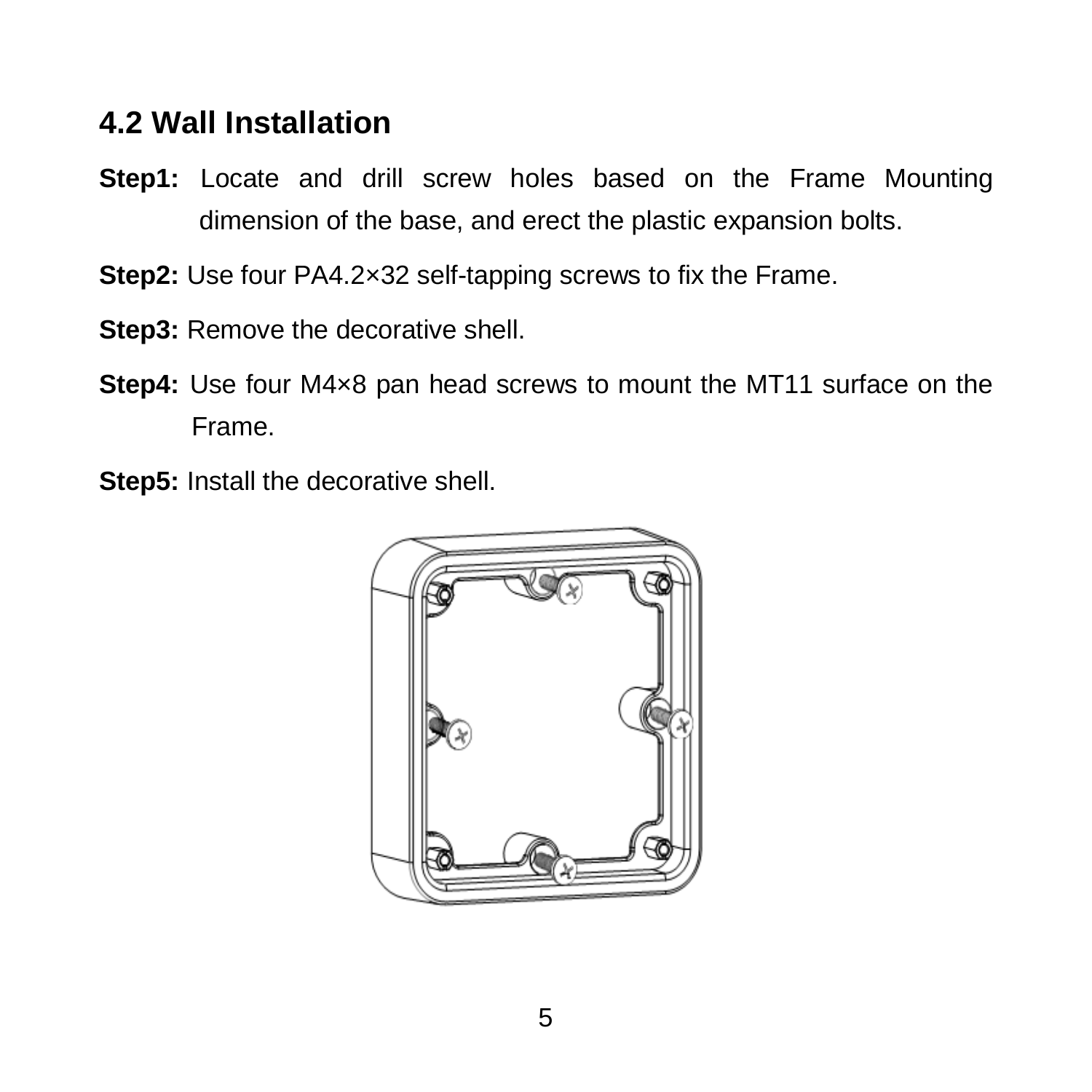

### <span id="page-8-0"></span>**4.3 Surface Installation**

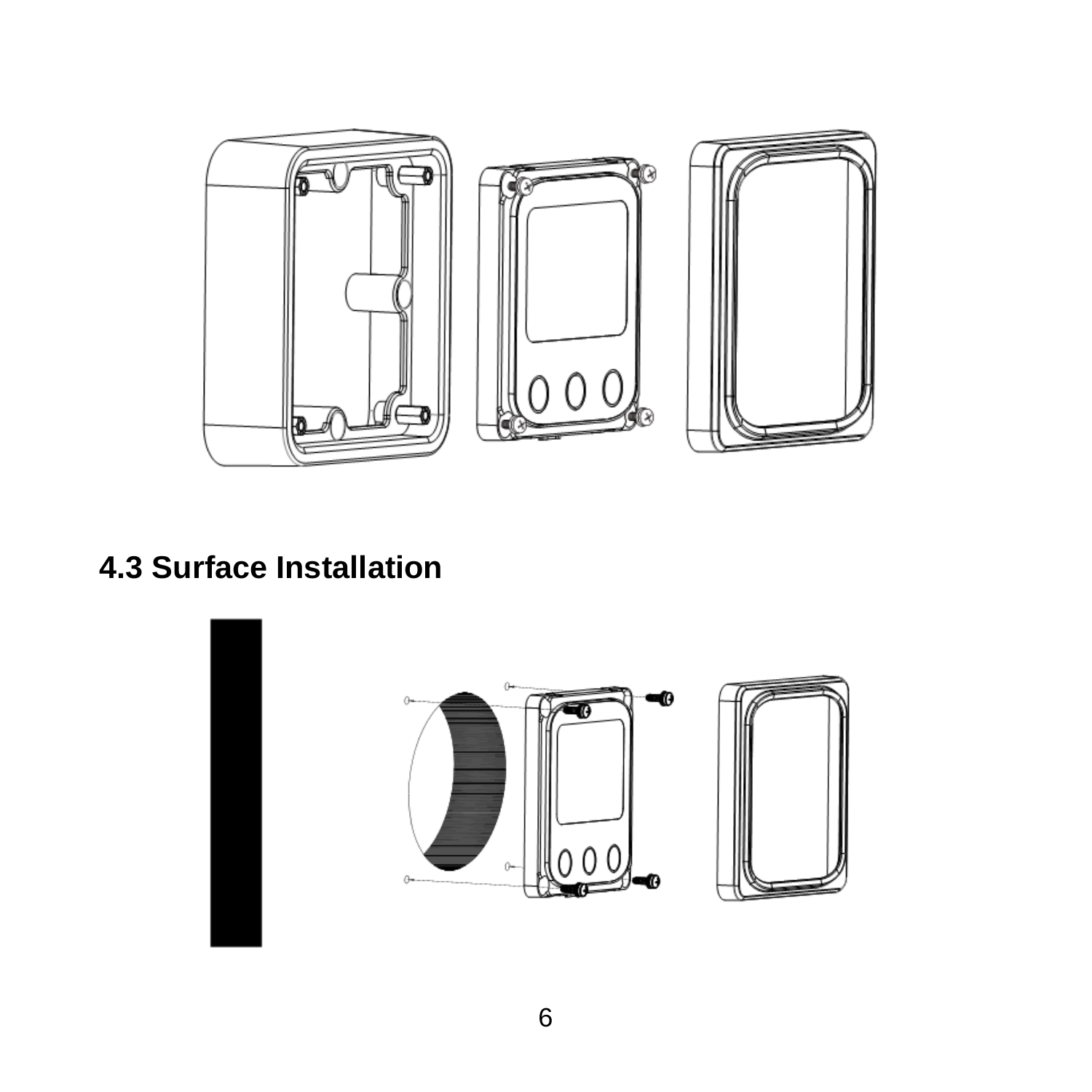- **Step1:** Locate and drill screw holes based on the installation size of the surface.
- Step2: Remove the decorative shell.
- **Step3:** Use four M4×8 cross recessed pan head screws with M4 nuts to mount the MT11 surface onto the panel.
- **Step4:** Install the decorative shell.

**NOTE: Take full consideration of the plugging/unplugging space of the communication cable and the cable length during installation.**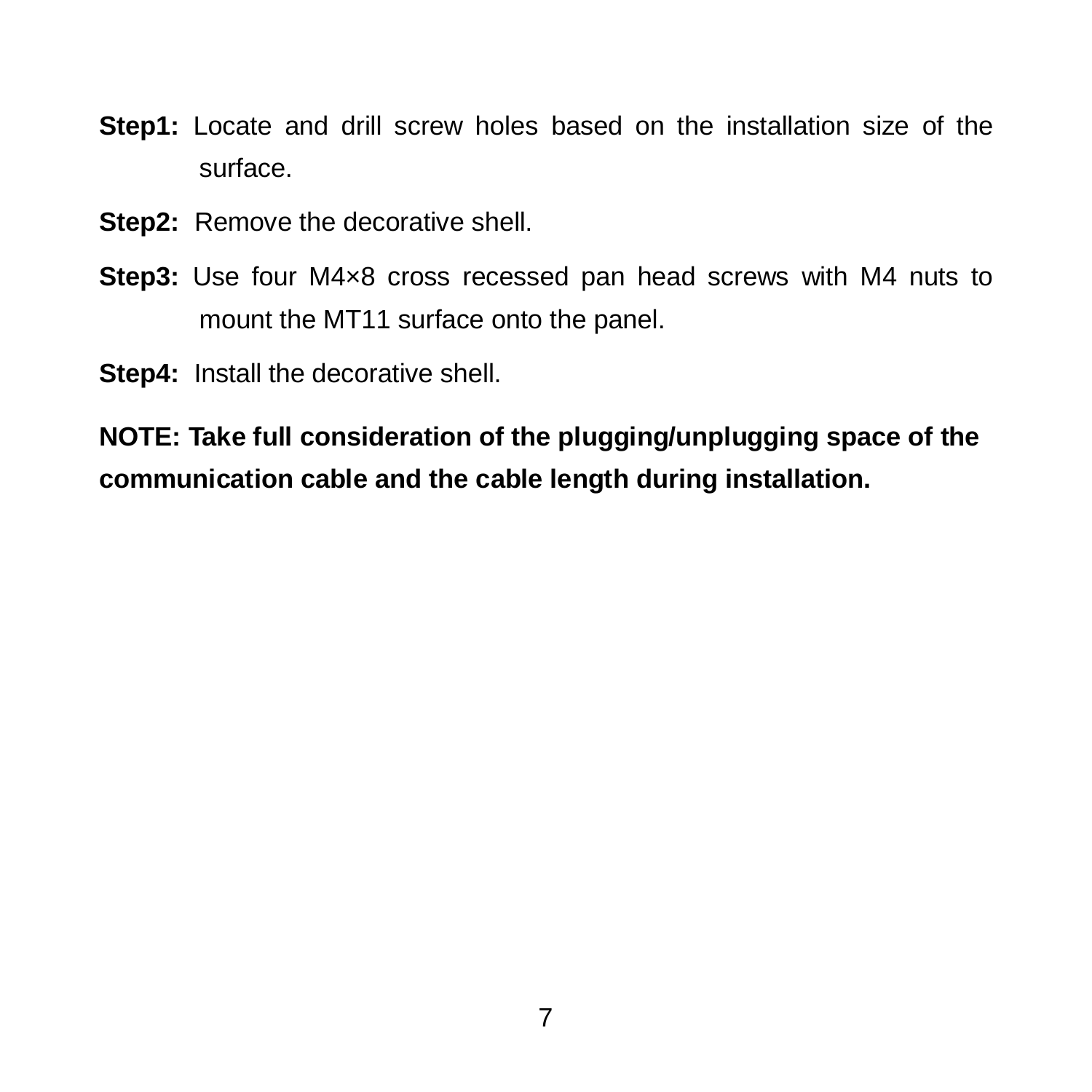# <span id="page-10-0"></span>**5. Product Features**

### <span id="page-10-1"></span>**5.1 Front View**



#### **LCD** screen

Man-machine interaction operation interface. Refer to chapter 6, *Display and operation*.

#### **Buttons**

The meter buttons include two function buttons and one switch button.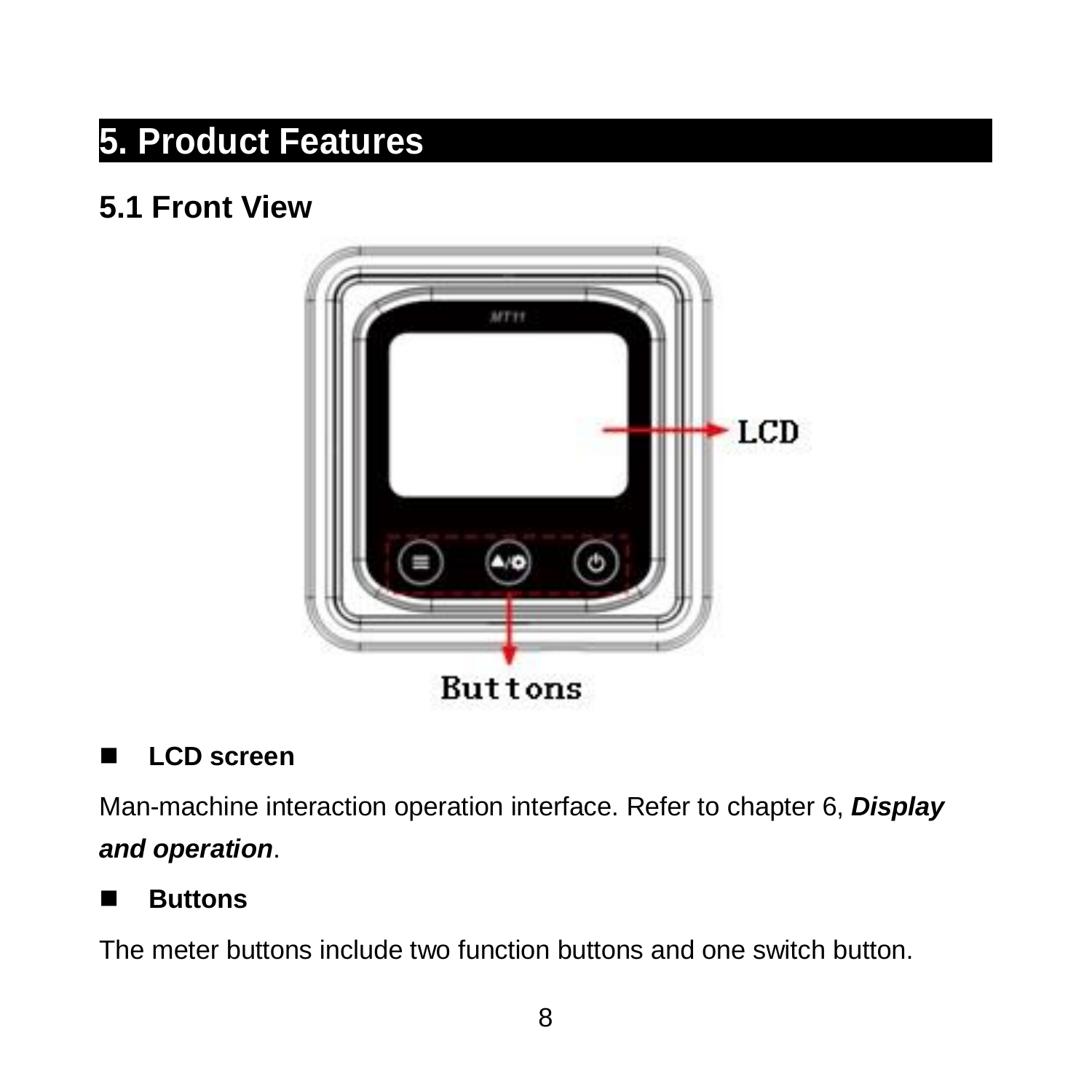| Ш | Press the button                | 1. PV array parameters<br>2. Storage battery parameters<br>3.<br><b>Browse</b><br>the<br>battery<br>start<br>parameters automatically $(R$ u $\epsilon$ o) |
|---|---------------------------------|------------------------------------------------------------------------------------------------------------------------------------------------------------|
|   | Press the button                | Browse the PV array parameters<br><b>Browse</b><br>the<br>Storage<br>battery<br>parameters<br>Browse the start battery parameters                          |
|   | Press the button and hold on 5s | Temperature units Battery type                                                                                                                             |
|   | Press the button                | The meter is powered ON                                                                                                                                    |
|   | Press the button and hold on 5s | The meter is powered OFF                                                                                                                                   |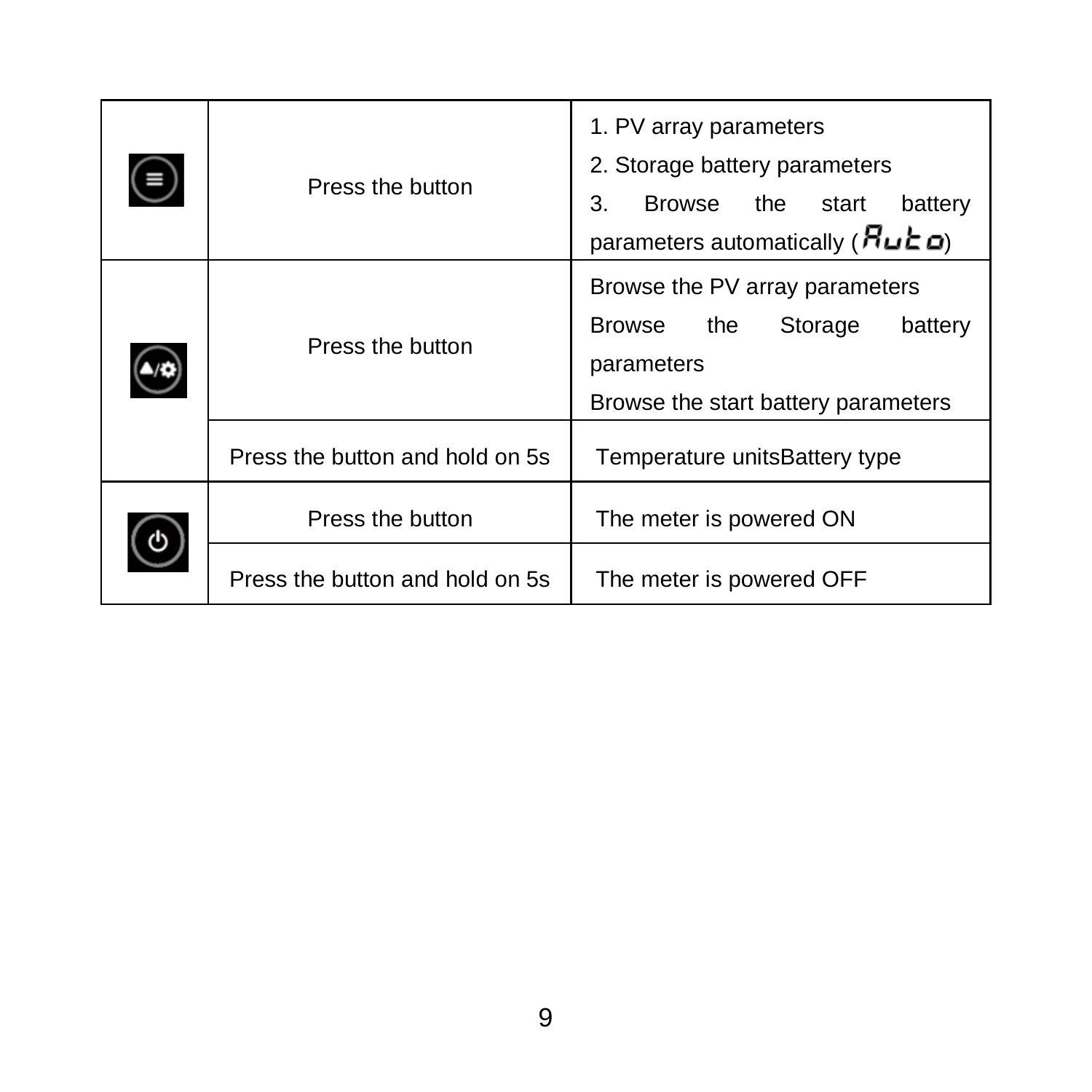### <span id="page-12-0"></span>**5.2 Rear View**



#### **RS485communicationport**

It is used to connect the controller to supply power to the MT11.

#### **Communicationcable's models**

CC-RS485-RS485-3.81-4P-150(Included)

CC-RS485-RS485-3.81-4P-1000(Optional)

CC-RS485-RS485-3.81-4P-2000(Optional)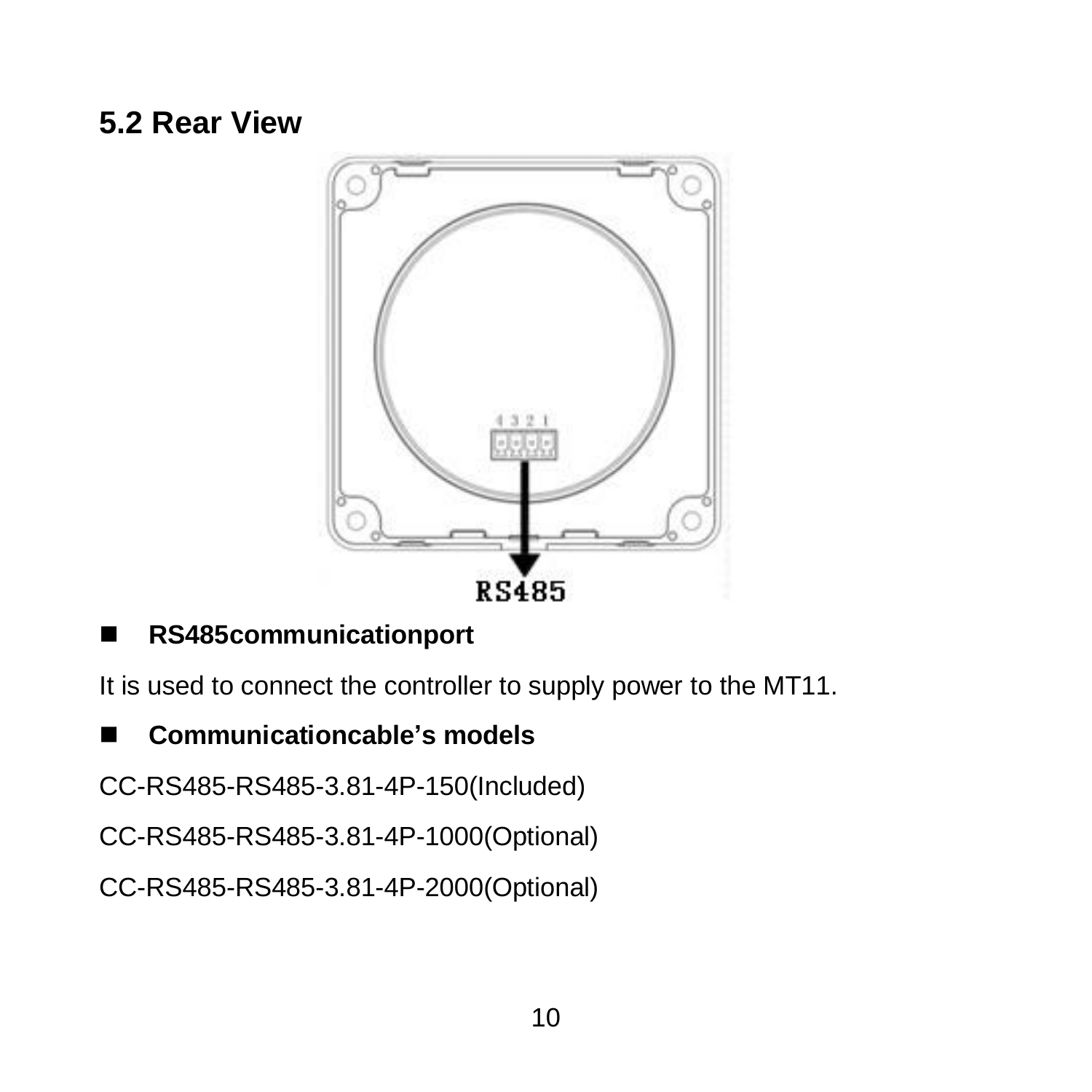#### **Pins definition**

| PIN | <b>Definition</b> |
|-----|-------------------|
|     | DC5V              |
| 2   | <b>RS-485-B</b>   |
| 3   | RS-485-A          |
|     | GND               |

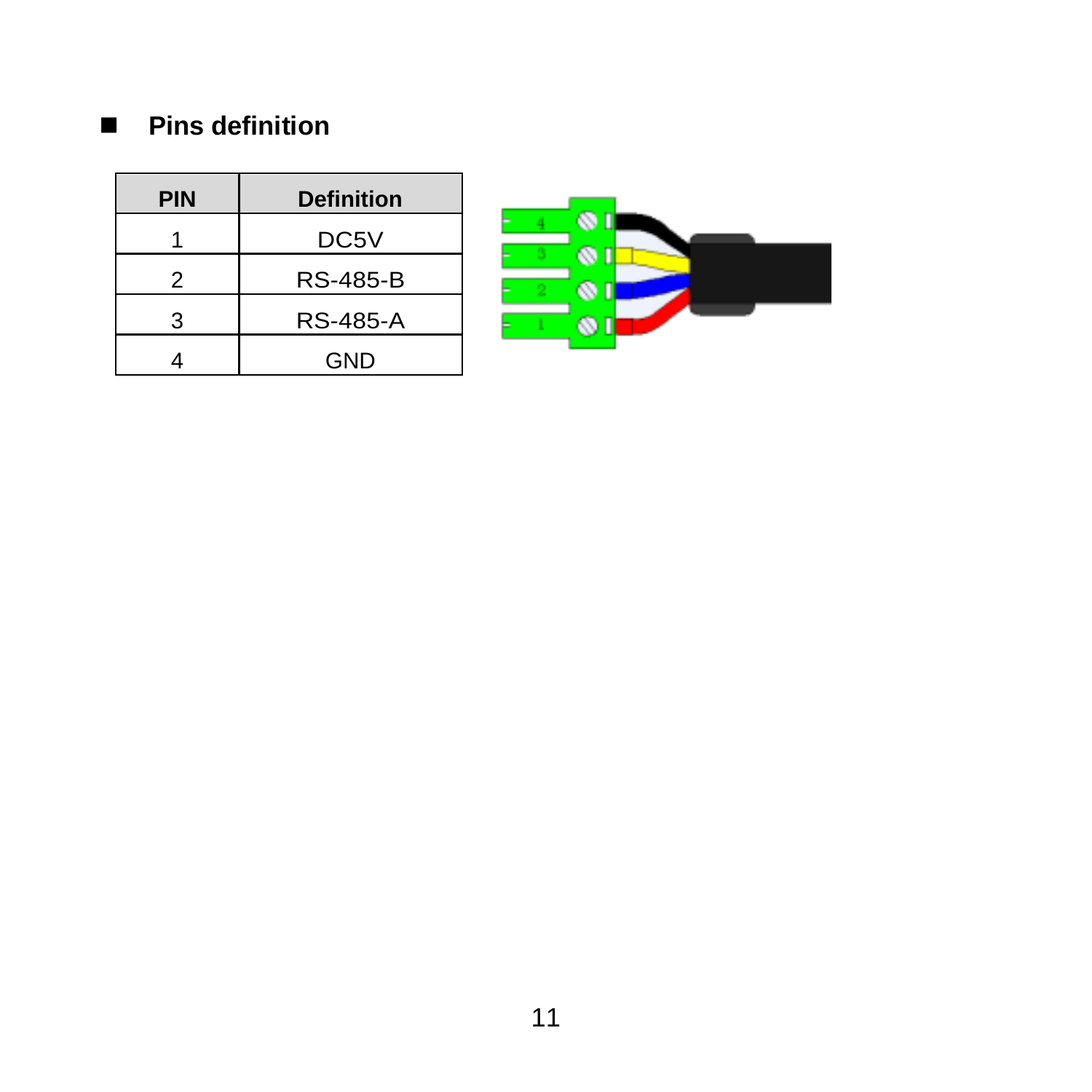# <span id="page-14-0"></span>**6. Display and operation**

### <span id="page-14-1"></span>**6.1 LCD**



| <b>Icon</b> | <b>Instruction</b>                                              | Icon  | <b>Instruction</b>                                                   |
|-------------|-----------------------------------------------------------------|-------|----------------------------------------------------------------------|
| Main        | BATT1 battery capacity<br>level $\degree$ 0 $\sim$ 12%          | Start | BATT2battery capacity<br>$level@0 \sim 12\%$                         |
| Main        | BATT1battery capacity<br>$level@13% \sim 35%$                   | Start | BATT2battery capacity<br>level <sup><math>913\%</math>~35%</sup>     |
| <b>Main</b> | <b>Start</b><br>BATT1battery capacity<br>$level@36\% \sim 61\%$ |       | BATT2battery capacity<br>$level@36\% \sim 61\%$                      |
| Main<br>Ξ   | BATT1battery capacity<br>$level@62% \sim 86%$                   | Start | BATT2battery capacity<br>level <sup><math>@62\%</math></sup> $~86\%$ |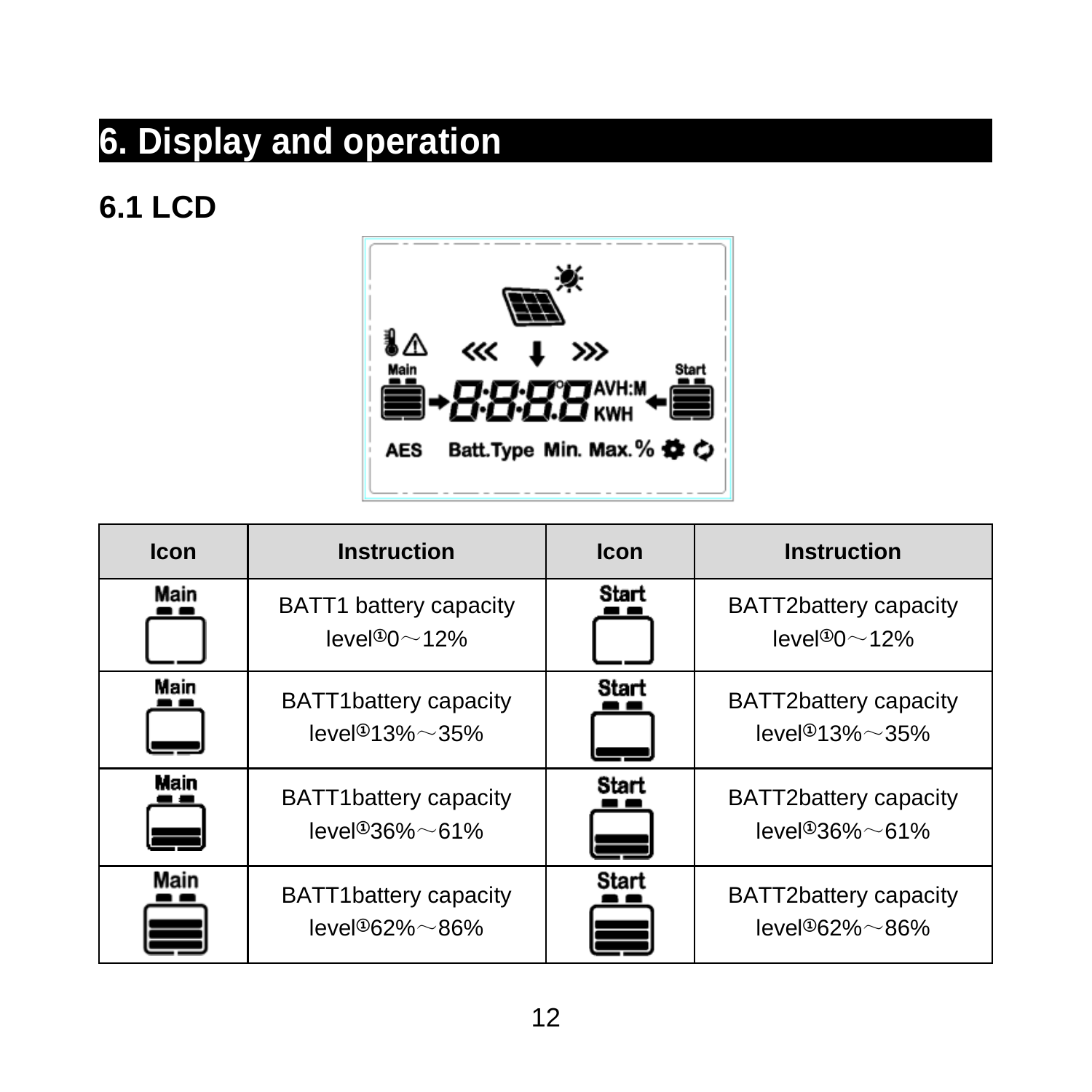| Main | BATT1battery capacity<br>level@<br>$87\% - 100\%$ | Start<br>≡ | BATT2battery capacity<br>level@<br>$87\% - 100\%$ |
|------|---------------------------------------------------|------------|---------------------------------------------------|
|      | Day                                               |            | PV array                                          |
|      | Night                                             | 巛          | BATT1 charging icon                               |
|      | Display the parameters of<br><b>PV</b>            | >>>        | BATT2charging icon                                |
|      | Display the parameters of<br>BATT <sub>1</sub>    | 訓          | BATT1temperature<br>parameters                    |
| ٠    | Display the parameters<br>of BATT2                | <b>AES</b> | AES signal icon                                   |
| Q    | Setting icon                                      | Batt.Type  | Battery type icon                                 |
| CJ   | Auto global view sign                             | Min.       | Minimum voltage icon                              |
|      | Fault Icon                                        | Max.       | Maximum voltage icon                              |

① **Battery power capacity is calculated by the linear relationship between the disconnect voltage of low voltage and float charging voltage.**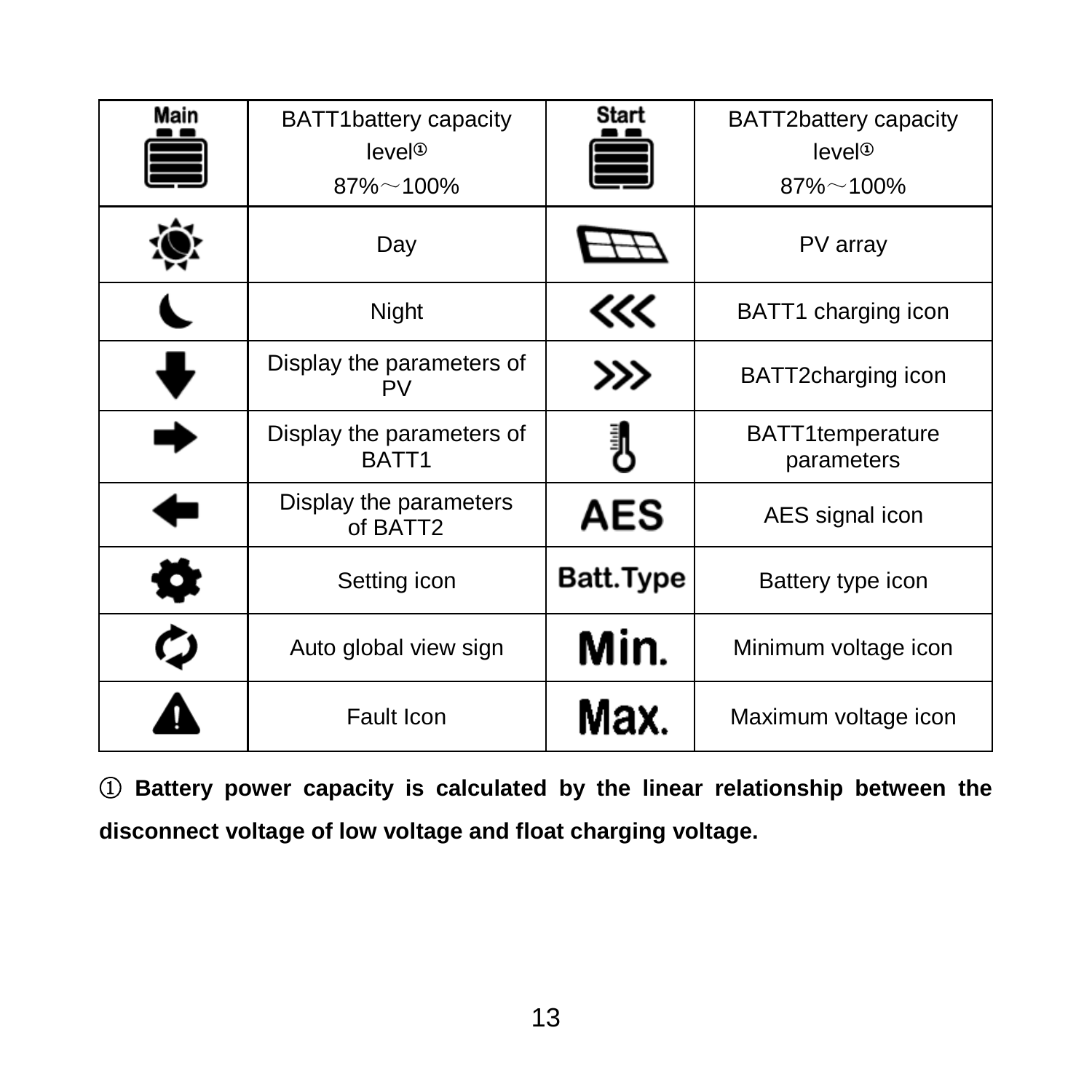### <span id="page-16-0"></span>**6.2 Auto Global-View Mode**

**Operation:** 

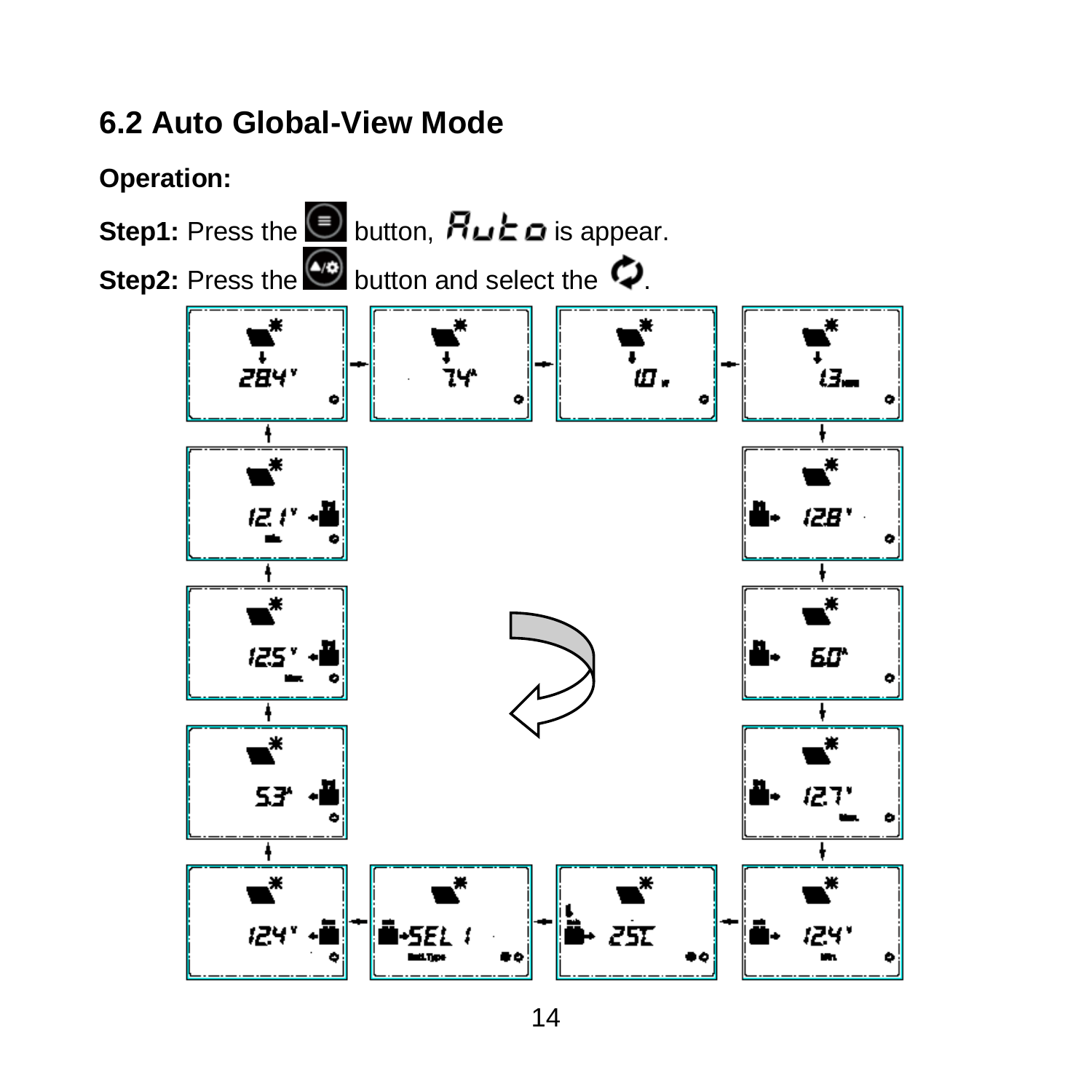**Echo Loop:** PV voltage ——PV current ——PV power——Battery power— —BATT1 voltage——BATT1 current——Max. BATT1 voltage—— Min.BATT1 voltage——BATT1 temperature——BATT1 battery type—— BATT2 voltage——BATT2 current——Max. BATT1 voltage——Min.BATT2 voltage——PV voltage

### <span id="page-17-0"></span>**6.3 Temperature Units**

![](_page_17_Picture_2.jpeg)

**Operation:**

**Step1:** Press the **button under the battery temperature interface.** 

**Step2:** Press the **button to select the temperature unit.** 

**Step3:** Press the  $\frac{dy}{dx}$  button to set successfully.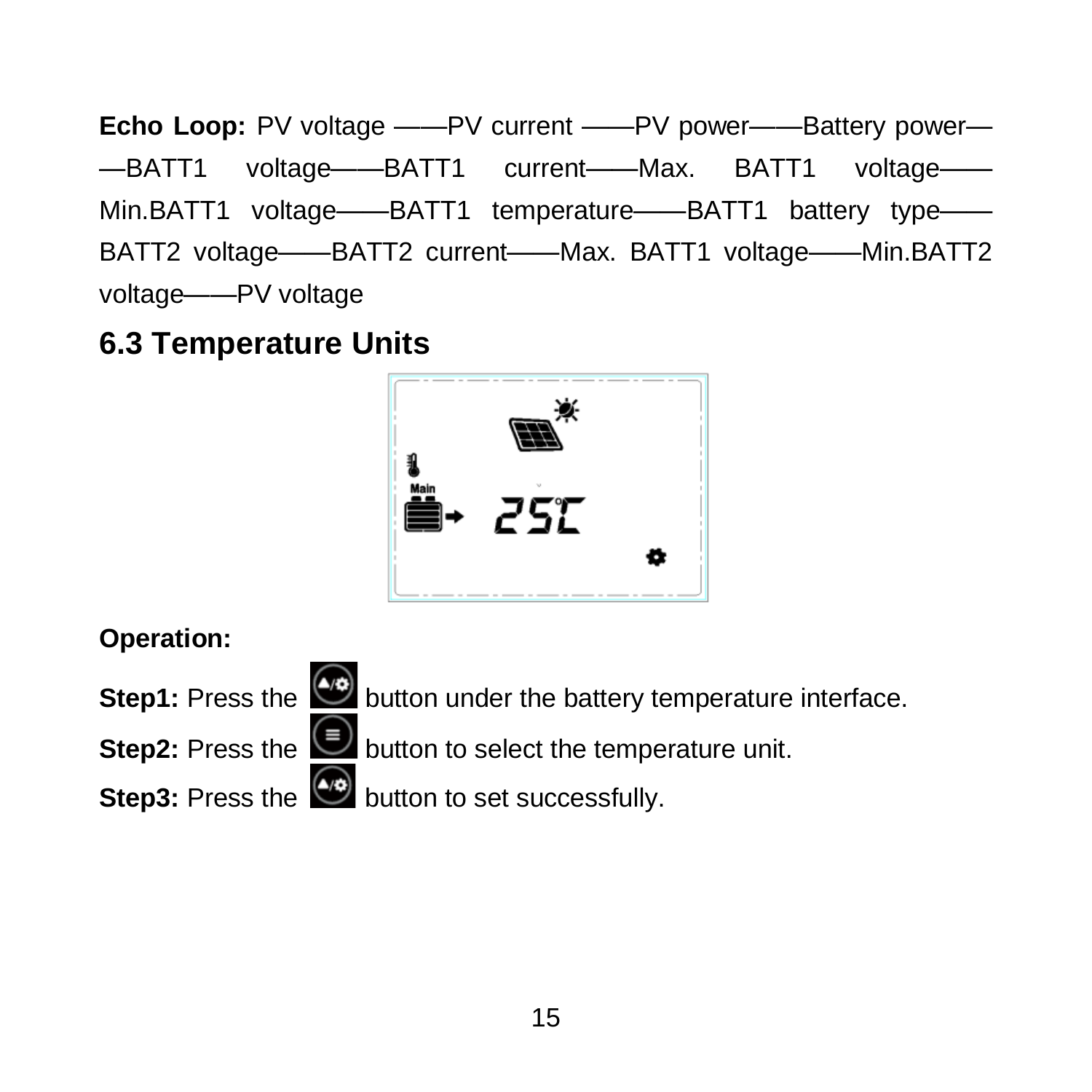## <span id="page-18-0"></span>**6.4 Clear the Generated Energy**

<span id="page-18-1"></span>![](_page_18_Figure_1.jpeg)

![](_page_18_Picture_2.jpeg)

**1) Operation:**

**Step1:** Press the **button and hold 5s under the battery type interface.** 

**Step2:** Press the button when the battery type interface is flashing.

**Step3:** Press the **button to confirm the battery type.**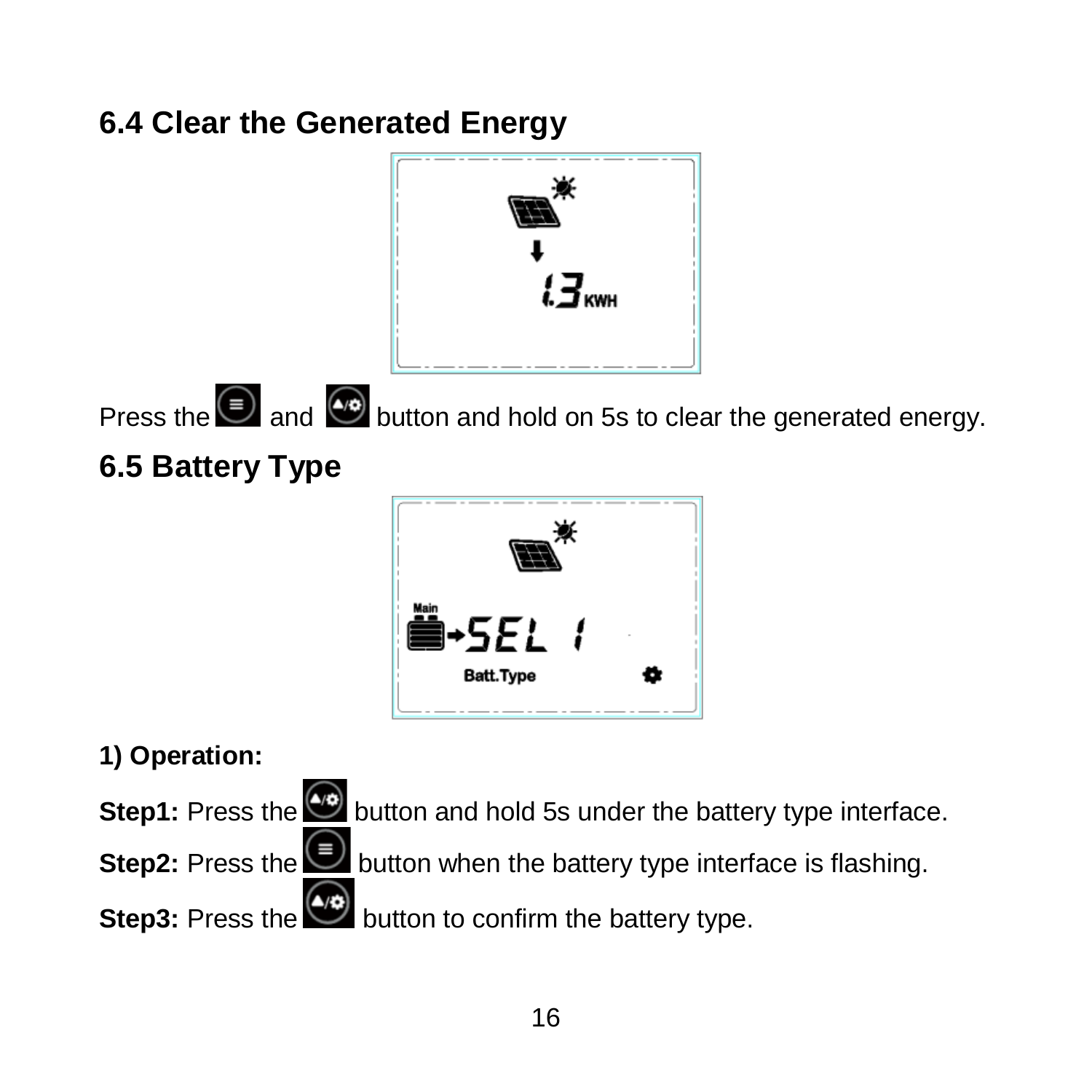#### **2) Battery type**

| 5EL 1            | BATT112V Sealed          | 5EL 2. | BATT124V Sealed          |
|------------------|--------------------------|--------|--------------------------|
| GEL 1            | BATT112V Gel             | GEL 2  | BATT124V Gel             |
| FL d I           | BATT112V Flooded         | FL d2. | BATT124V Flooded         |
| 11 F 4           | LiFePO <sub>4</sub> (4S) | LI F8  | LiFePO <sub>4</sub> (8S) |
| <i>' ' ' ' 3</i> | Li-NiCoMn (3S)           | LI ES  | Li-NiCoMn (6S)           |
|                  | User                     |        |                          |

![](_page_19_Picture_2.jpeg)

**CAUTION:** The battery voltage is set as default and not changeable when selecting the default battery type. Please change to "User" battery type before adjusting the battery voltage.

![](_page_19_Picture_4.jpeg)

**CAUTION:** Set the voltage of the "User" battery type via PC software only.

#### **3) Lead-acid Battery Control Voltage Parameters**

The parameters are in the 12V system at 25 °C. Please double the values in the 24V system.

| <b>Battery type</b><br>Voltage parameter | Sealed | Gel   | <b>Flooded</b> | User      |
|------------------------------------------|--------|-------|----------------|-----------|
| Over Voltage Disconnect Voltage          | 16.0V  | 16.0V | 16.0V          | $9 - 17V$ |
| Charging Limit Voltage                   | 15.0V  | 15.0V | 15.0V          | $9 - 17V$ |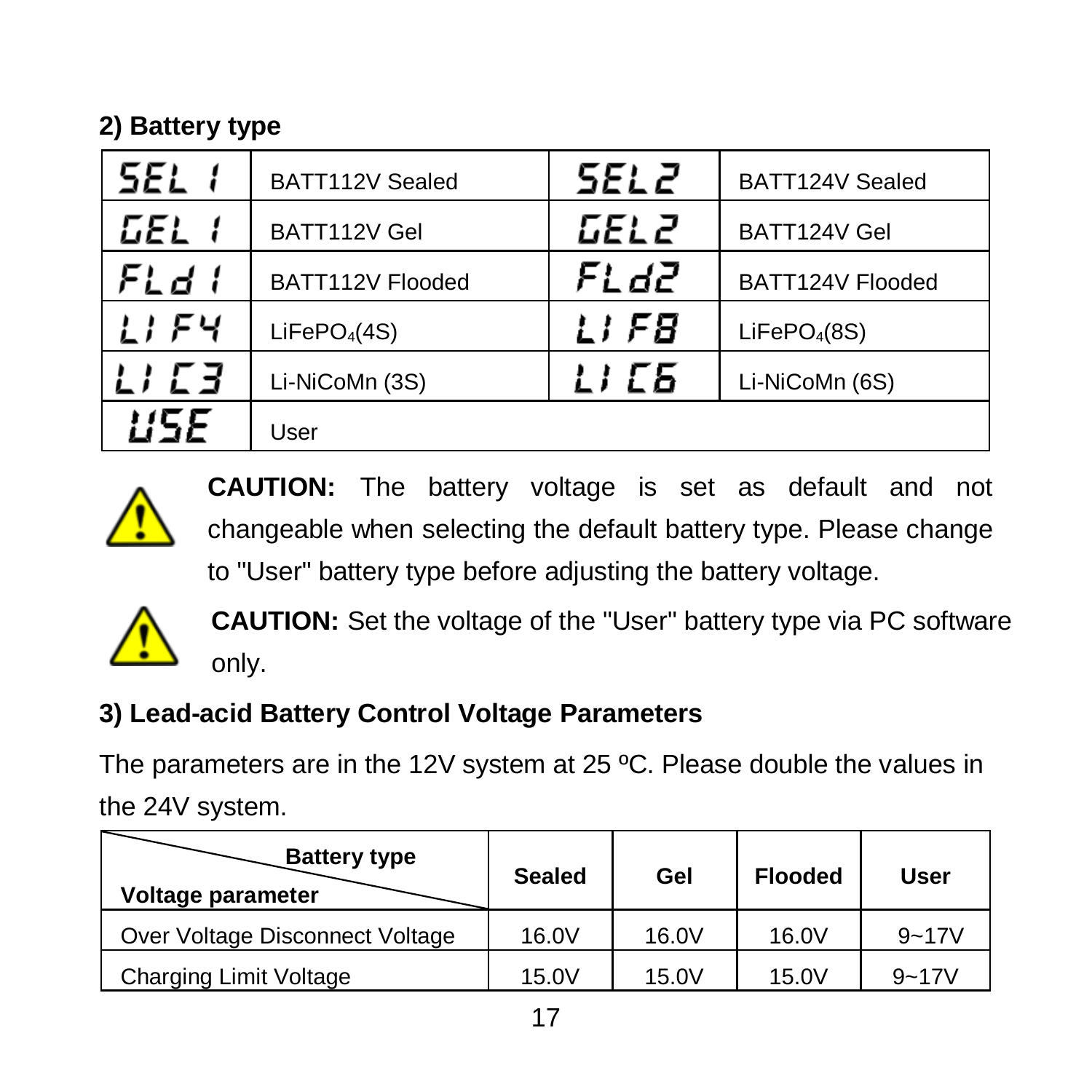| <b>Battery type</b><br>Voltage parameter | Sealed | Gel   | <b>Flooded</b> | User       |
|------------------------------------------|--------|-------|----------------|------------|
| Over Voltage Reconnect Voltage           | 15.0V  | 15.0V | 15.0V          | $9 - 17V$  |
| Equalize Charging Voltage                | 14.6V  |       | 14.8V          | $9 - 17V$  |
| Boost Charging Voltage                   | 14.4V  | 14.2V | 14.6V          | $9 - 17V$  |
| Float Charging Voltage                   | 13.8V  | 13.8V | 13.8V          | $9 - 17V$  |
| Boost Voltage Reconnect Voltage          | 13.2V  | 13.2V | 13.2V          | $9 - 17V$  |
| Low Voltage Reconnect Voltage            | 12.6V  | 12.6V | 12.6V          | $9 - 17V$  |
| Under Voltage Reconnect Voltage          | 12.2V  | 12.2V | 12.2V          | $9 - 17V$  |
| Under Voltage Warning Voltage            | 12.0V  | 12.0V | 12.0V          | $9 - 17V$  |
| Low Voltage Disconnect Voltage           | 11.1V  | 11.1V | 11.1V          | $9 - 17V$  |
| Discharge Voltage Limit Voltage          | 10.6V  | 10.6V | 10.6V          | $9 - 17V$  |
| Equalize Duration (minute)               | 120    |       | 120            | $0 - 180$  |
| <b>Boost Duration (minute)</b>           | 120    | 120   | 120            | $10 - 180$ |

#### **NOTE:**

- When the battery type is sealed, gel, flooded, the adjusting range of equalizing duration is 0 to180 minutes, and boost duration is 10 to180 minutes.
- The following rules must be observed when modifying the value of the parameter in user battery type(factory default value is the same as sealed type):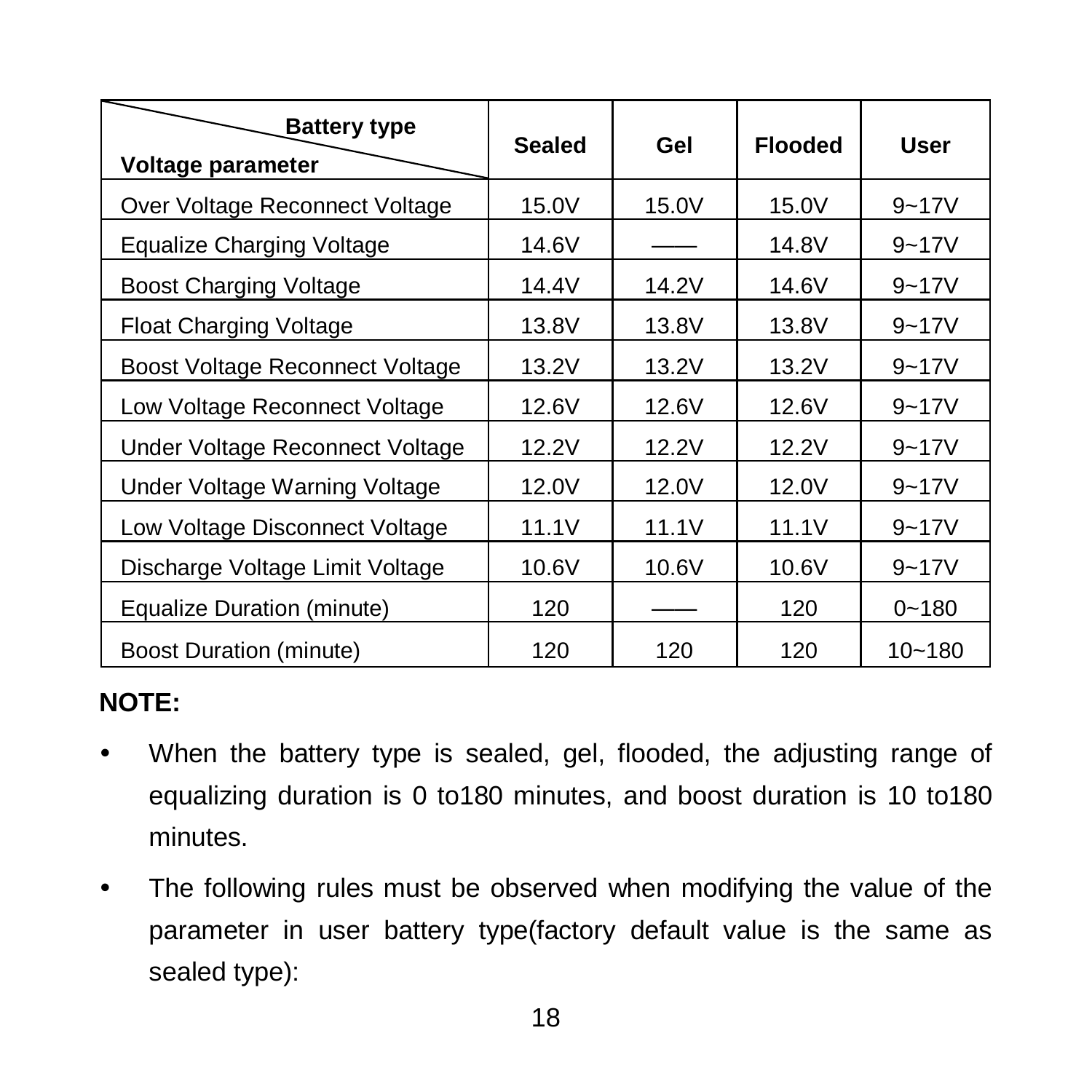- A. Over Voltage Disconnect Voltage > Charge Voltage Limit Voltage ≥ Equalize Charging Voltage ≥ Boost Charging Voltage ≥ Float Charging Voltage > Boost Voltage Reconnect Voltage
- B. Over Voltage Disconnect Voltage > Over Voltage Reconnect Voltage
- C. Low Voltage Reconnect Voltage > Low Voltage Disconnect Voltage ≥ Discharge Voltage Limit Voltage
- D. Under Voltage Reconnect Voltage > Under Voltage Warning Voltage ≥ Discharge Voltage Limit Voltage
- E. Boost Voltage Reconnect Voltage > Low Voltage Disconnect Voltage

#### **4) Lithium Battery Control Voltage Parameters**

The parameters are in the 12V system at 25 ºC; please double the values in the 24V system.

| <b>Battery type</b>             | LiFePO <sub>4</sub> | Li-NiCoMn | User      |
|---------------------------------|---------------------|-----------|-----------|
| Voltage parameter               | (4S)                | (3S)      |           |
| Over Voltage Disconnect Voltage | 15.6V               | 13.5V     | $9 - 17V$ |
| Charge Voltage Limit Voltage    | 14.6V               | 12.6V     | $9 - 17V$ |
| Over Voltage Reconnect Voltage  | 14.5V               | 12.5V     | $9 - 17V$ |
| Equalize Charging Voltage       | 14.5V               | 12.5V     | $9 - 17V$ |
| <b>Boost Charging Voltage</b>   | 14.5V               | 12.5V     | $9 - 17V$ |
| <b>Float Charging Voltage</b>   | 13.8V               | 12.2V     | $9 - 17V$ |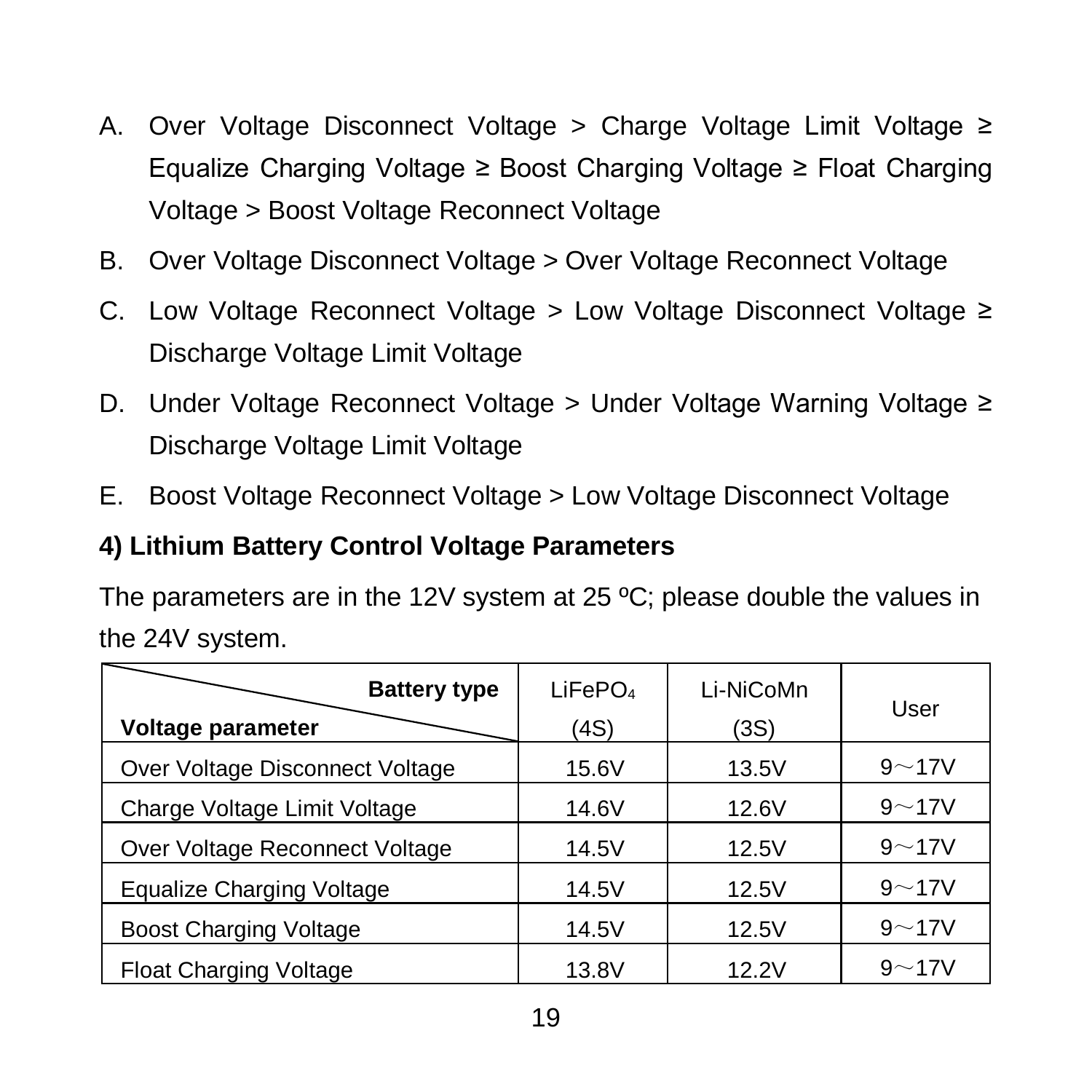| Boost Voltage Reconnect Voltage | 13.2V | 12.1V | $9 - 17V$ |
|---------------------------------|-------|-------|-----------|
| Low Voltage Reconnect Voltage   | 12.4V | 10.5V | $9 - 17V$ |
| Under Voltage Reconnect Voltage | 12.5V | 11.0V | $9 - 17V$ |
| Under Voltage Warning Voltage   | 12.0V | 10.5V | $9 - 17V$ |
| Low Voltage Disconnect Voltage  | 11.0V | 9.3V  | $9 - 17V$ |
| Discharge Voltage Limit Voltage | 10.8V | 9.3V  | $9 - 17V$ |

**The following rules must be observed when modifying the parameter values in User for the lithium battery.**

- A. Over Voltage Disconnect Voltage > Over Charge Protection Voltage (Protection Circuit Modules(BMS))+0.2V
- B. Over Voltage Disconnect Voltage > Over Voltage Reconnect Voltage = Charge Voltage Limit Voltage  $\geq$  Equalize Charging Voltage  $=$  Boost Charging Voltage ≥ Float Charging Voltage > Boost Voltage Reconnect Voltage
- C. Low Voltage Reconnect Voltage > Low Voltage Disconnect Voltage ≥ Discharge Voltage Limit Voltage
- D. Under Voltage Reconnect Voltage > Under Voltage Warning Voltage ≥ Discharge Voltage Limit Voltage
- E. Boost Voltage Reconnect Voltage > Low Voltage Reconnect Voltage
- F. Low Voltage Disconnect Voltage ≥ Over Discharge Protection Voltage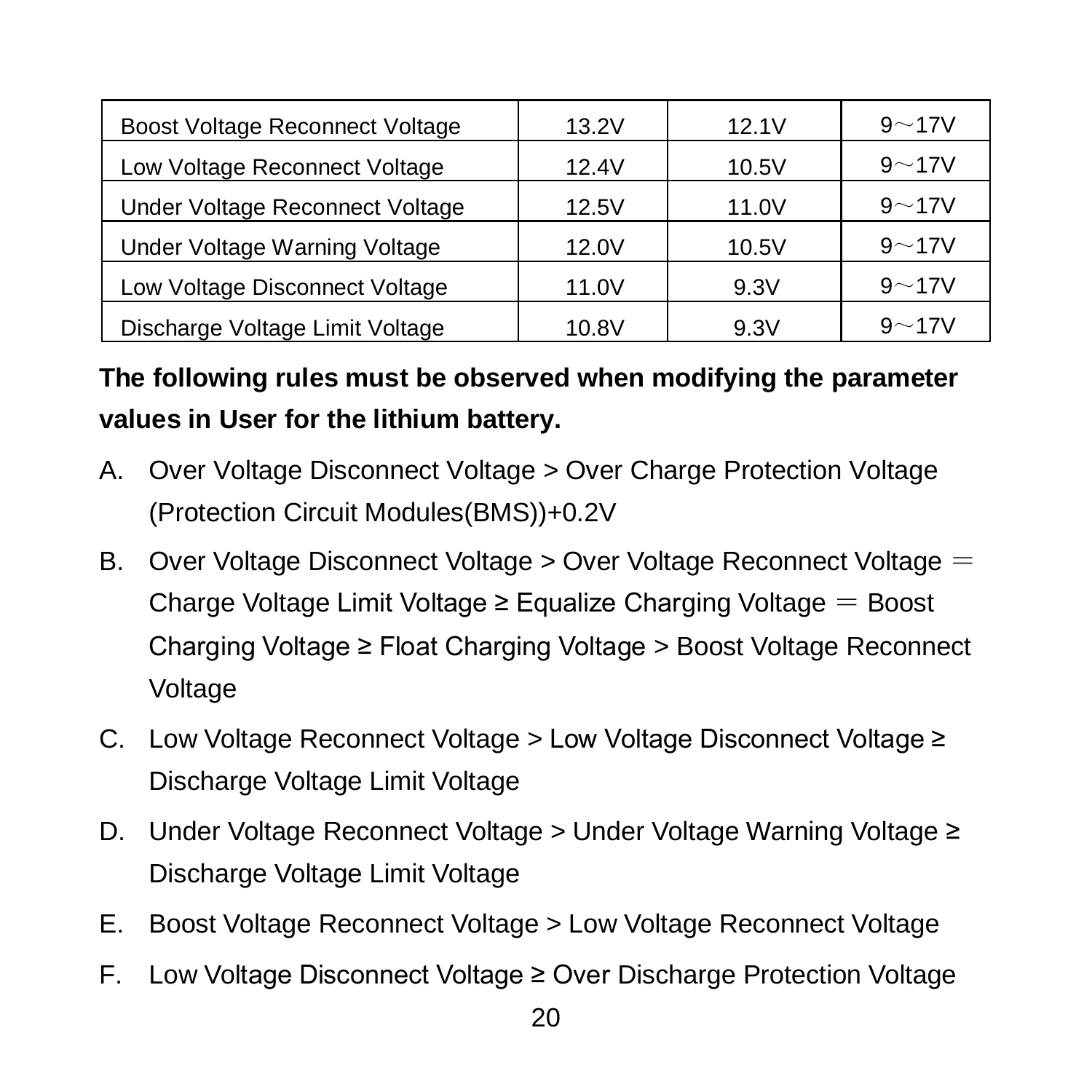#### (BMS)+0.2V

![](_page_23_Picture_1.jpeg)

**WARNING:** The lithium battery voltage parameters must be set according to the voltage parameters of the lithium battery BMS.

![](_page_23_Picture_3.jpeg)

**WARNING:** The required accuracy of BMS shall be at least 0.2V. If the deviation is higher than 0.2V, the manufacturer will assume no liability for any system malfunction caused by this.

### <span id="page-23-0"></span>**6.6 Fault Indication**

| Fault                                      | <b>LCD</b> | <b>Instruction</b>                                                                                                                                                         |
|--------------------------------------------|------------|----------------------------------------------------------------------------------------------------------------------------------------------------------------------------|
| BATT <sub>2</sub>                          | Main<br>∧  | Battery level shows full, battery frame blink,                                                                                                                             |
| overvoltage                                |            | fault icon blink.                                                                                                                                                          |
| BATT2 over-<br>discharged                  | Main<br>∧  | Battery level shows empty, battery frame blink,<br>fault icon blink.                                                                                                       |
| BATT2 over<br>temperature                  | Main       | Battery level shows current capacity, battery<br>frame blink, fault icon blink, the temperature<br>icon blink, the temperature value blink, the<br>temperature unit blink. |
| BATT2 system<br>voltage error <sup>1</sup> | Main       | Battery level shows empty, battery frame blink.                                                                                                                            |

① **No alarm for limited voltage fault when using Lithium batteries.**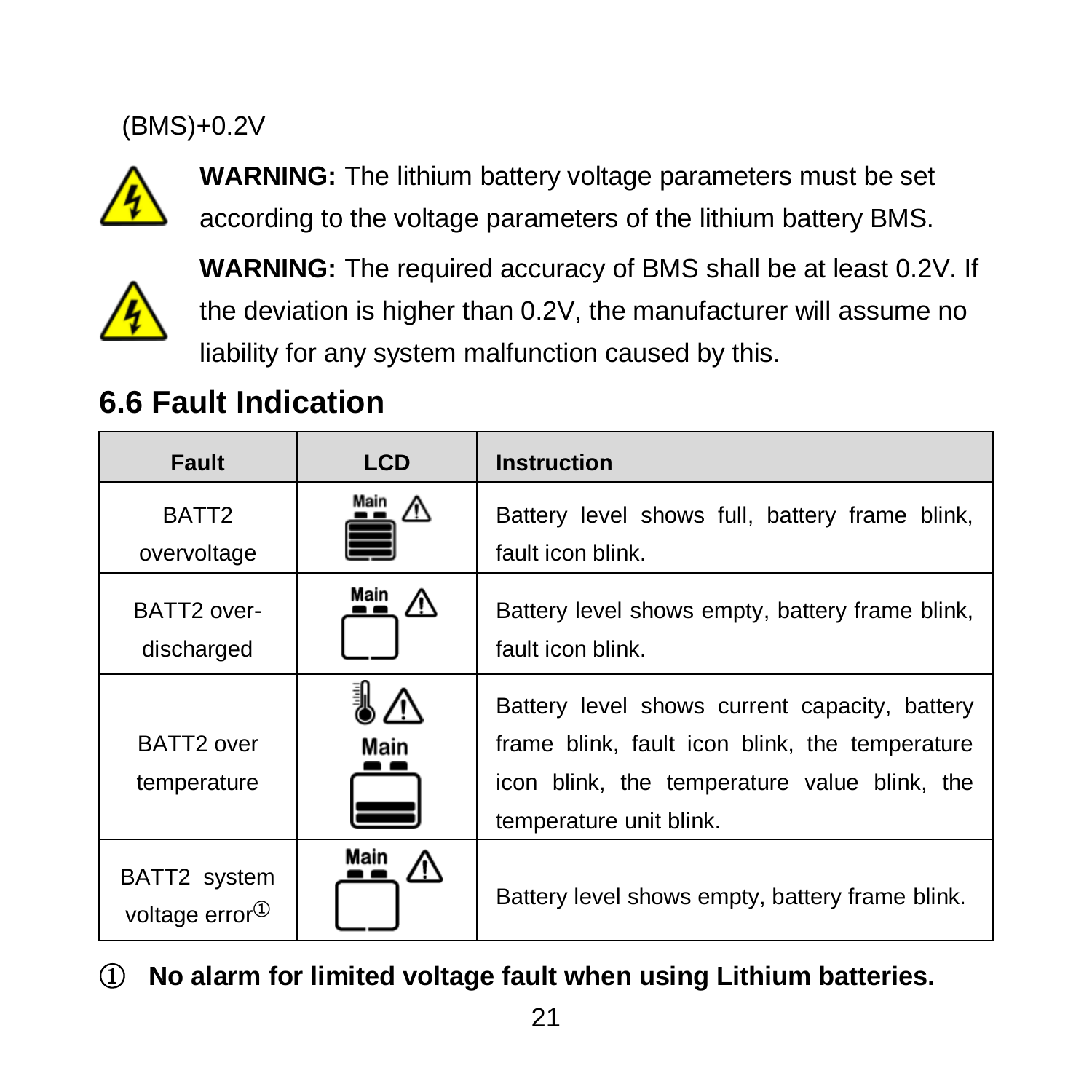# <span id="page-24-0"></span>**7. Specifications**

| <b>Model</b>                   | <b>MT11</b>                      |
|--------------------------------|----------------------------------|
| Apply to model                 | <b>DRN</b> series                |
| Self-consumption(Power on)     | 13mA/5Vdc                        |
| Self-consumption(Power off)    | 4mA                              |
| Communication way              | <b>RS485</b>                     |
| Communication port             | $3.81 - 4P$                      |
|                                | CC-RS485-RS485-3.81-4P-150(1.5m) |
| RS485 cable                    | CC-RS485-RS485-3.81-4P-500(5m)   |
|                                | CC-RS485-RS485-3.81-4P-1000(10m) |
| <b>Environment temperature</b> | -20°C $\sim$ +70°C               |
| Storage temperature range      | -20℃~+70℃                        |
| Enclosure                      | <b>IP20</b>                      |
| Dimension                      | 98.4×98.4mm                      |
| Base cover dimension           | 114×114mm                        |
| Weight                         | 0.11kg                           |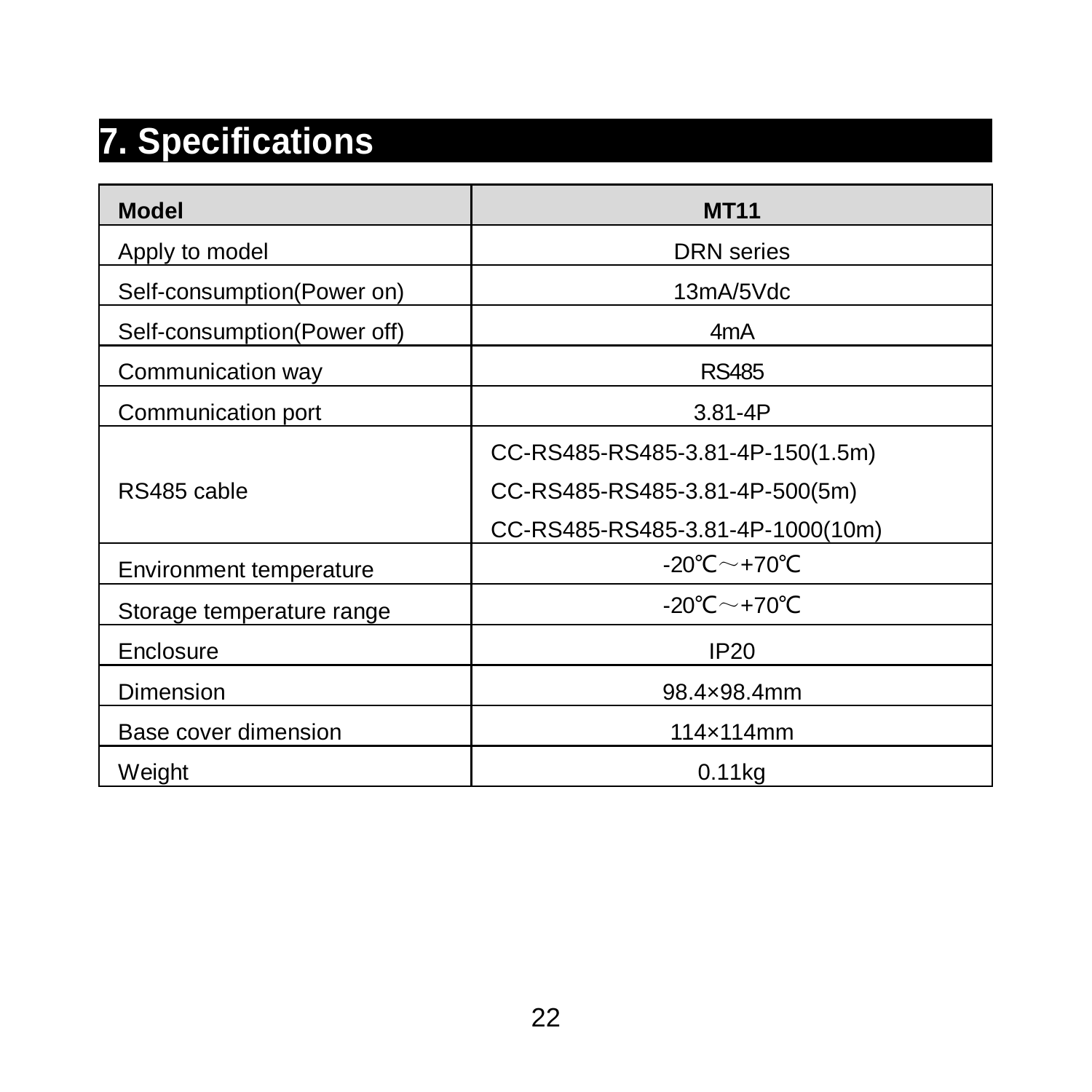# <span id="page-25-0"></span>**8. Warranty**

Before maintenance, check the product by the user manual or the after-sales personnel to determine the problem. If it is necessary to return to the factory for maintenance, please express the product to our company, prepay the freight and provide the ticket related to the purchase.

The returned product must be marked with the model, working environment, and fault description for the quick repair guarantee. This information is important to resolve the problems quickly.

We are not responsible for damage to the product caused by improper usage or failure to follow this user manual!

The maintenance is carried out regarding the above process and will incur a certain maintenance cost.

**Any changes without prior notice! Version number: 2.1**